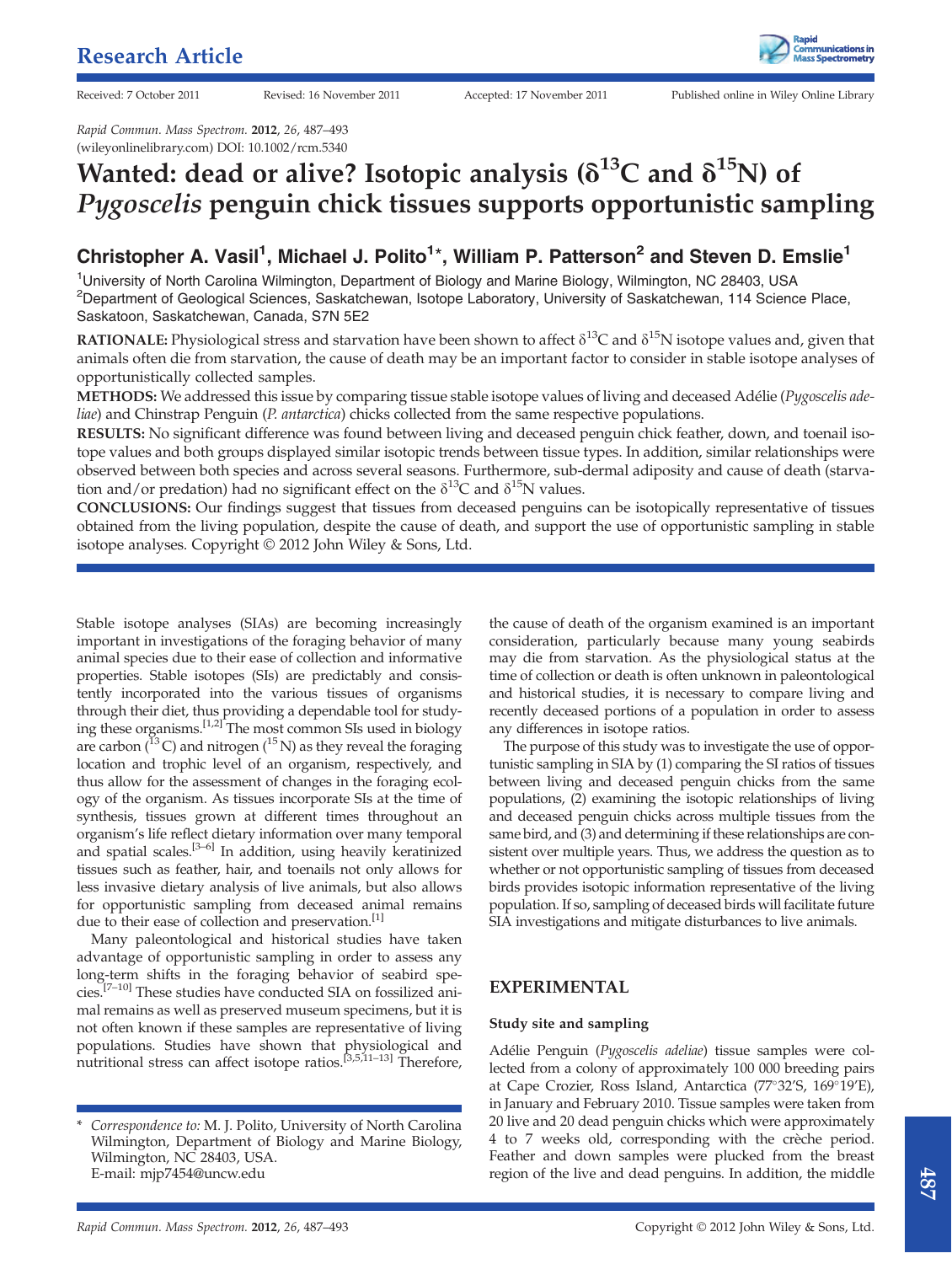toenail from the right foot was collected from each dead chick; the fat composition underneath the dead chick's skin was measured and classified into one of two categories: sub-dermal adiposity greater than, or less than, 1 mm in thickness. The cause of death was estimated, based on the condition of the remains, and categorized as either starvation or predation by South Polar Skuas (Stercorarius maccormicki). Predation was assigned as the cause of death if there was considerable trauma to the head of the penguin chick.<sup>[14]</sup>

We collected samples of live Chinstrap Penguin (Pygoscelis antarctica) chick tissues from a colony of approximately 4500 breeding pairs at Cape Shirreff, Livingston Island, Antarctica (62 $^{\circ}28'$ S, 60 $^{\circ}46'$ W), from 2007 to 2010. We collected breast feathers from 18 to 30 large, fully feathered chicks during late February of each year when chicks began to enter the sea (fledge) at approximately 7 to 8 weeks of age. Concurrently, we also collected from 9 to 21 chick carcasses each year from beaches near the penguin colony. These carcasses all showed signs of predation by leopard seals (Hydrurga leptonyx) and were similar to the live chicks that we sampled in both size and feather development. From each chick carcass we collected samples of breast feathers and the middle toenail from the right foot.

#### Sample preparation

The feather and down tissue samples were cleaned of surface contaminants using a 2:1 chloroform/methanol rinse (4 mL) and allowed to soak for 24 h. The tissue samples were then rinsed using an additional 1–2 mL of solution and allowed to air dry under a fume hood for 24 h. The feathers were cut into small fragments using stainless steel scissors while the down was left uncut. The toenails were cleaned of tissue, bone and surface contaminants using a stainless steel dental pick and nylon brush and rinsed in a 2:1 chloroform/methanol solution as described above. After being rinsed, the airdried toenails were moved to an oven to dry for an additional 48 h at 60  $\degree$ C and were subsequently homogenized into a fine powder using a 110 V Wig-L-Bug grinding mill (model 3110B, International Crystal Laboratories, Garfield, NJ, USA).

#### Stable isotope analysis

Approximately 0.45 mg each of the above tissue samples was loaded into separate tin cups for isotopic analysis. Samples were flash-combusted using ThermoFinnigan (Thermo Fisher, Bremen, Germany) and Costech ECS4010 elemental analyzers (Costech Analytical Technologies,Valencia, CA, USA) and analyzed for carbon and nitrogen isotope ratios using Delta Plus XL and Delta V Plus (Thermo Fisher) isotope ratio mass spectrometers coupled via a Conflo III open split interface (Thermo Fisher). Stable isotope data were acquired and processed with ISODAT 2.0 software (Thermo Fisher). The isotope ratios are expressed in  $\delta$  notation in per mil units (‰), according to the following equation:

 $\delta X = \left[ \left( R_{sample} / R_{standard} \right) - 1 \right] \cdot 1000$ 

where X is  $\delta^{13}C$  or  $\delta^{15}N$  and R is the corresponding ratio  $^{13}C/^{12}C$  or  $^{15}N/^{14}N$ . The R<sub>standard</sub> values were based on the Vienna Pee Dee Belemnite (VPDB) standard for  $\delta^{13}C$  and atmospheric N<sub>2</sub> for  $\delta^{15}N$  values. Raw  $\delta$  values were normalized on a two-point scale using depleted and enriched glutamic acid

standard reference materials USGS-40 ( $\delta^{13}$ C: -26.389 ± 0.042;  $\delta^{15}$ N:  $-4.5 \pm 0.1$ ) and USGS-41 ( $\delta^{13}$ C: 37.626  $\pm 0.049$ ;  $\delta^{15}$ N:  $47.6 \pm 0.2$ ). The sample precision based on internal repeats and duplicate standard reference materials was 0.1% and 0.2‰, for  $\delta^{13}C$  and  $\delta^{15}N$ , respectively.

#### Statistical analysis

Statistical analyses were performed using JMP Statistical Discovery Software 7.0 (SAS Institute, Cary, NC, USA), SAS 9.1 (SAS Institute), and PASW Statistics Data Editor 18.0 (SPSS Inc., Chicago, IL, USA). Two-sample t-tests were performed to assay intraspecific tissue differences in isotope ratios between live and dead penguin chicks from the same species. For each tissue type (feather, down and toenail) collected from dead Adélie Penguin chicks we used separate two-way analysis of variance (ANOVA) with  $\delta^{13}C$  or  $\delta^{15}N$  values as the dependent variable and the cause of death and sub-dermal adiposity index as independent variables. Pair-wise t-tests with Pearson's correlations were performed to assay interspecific tissue differences in isotope ratios within individual penguin chicks. In addition, the Chinstrap Penguin data were tested for correlations between the isotope ratios of live and dead chicks across multiple years.

To complement the multiple comparisons detailed above we used a unified mixed modeling approach (Proc Mixed, SAS) to identify the relative influence of outside co-factors on comparisons between  $\delta^{13}C$  and  $\delta^{15}N$  values in live and dead individuals across our entire dataset. In these models we used the  $\delta^{13}$ C or  $\delta^{15}$ N values as the response variable, live/dead as a fixed effect, and tissue type, year, site and species as either all random effects, or one of the four factors as a fixed effect and the others as random effects. We assessed model fit using Akaike's Information Criterion (AIC).<sup>[15]</sup> This approach identified that tissue type, year, site and species effects all significantly influence the  $\delta^{13}C$  and  $\delta^{15}N$  values of penguin chicks (Supplementary Table S1, Supporting Information). However, when controlling for these effects on comparisons between live and dead chicks we obtained results similar to those found using our preliminary multiple comparison approach. Therefore, we provide the results of our mixed modeling approach as Supporting Information and interpret our results based on the more simplistic multiple comparison approach. Data used in the above analyses were examined for normality and all t-tests conducted were two-tailed; significance was assumed at the 0.05 level and means are presented  $\pm$  standard deviation (SD).

# RESULTS

#### Comparisons between live and dead penguin chicks

We found no significant difference in the  $\delta^{13}$ C values of down between live and dead Adélie Penguin chicks (Table 1, Fig. 1). There was a significant difference in the  $\delta^{15}N$  values of down between these two groups; however, this difference was at or below the level of instrument precision (0.2%) and thus not biologically significant. In addition, there was no significant difference in the  $\delta^{13}C$  and  $\delta^{15}N$  values of feathers between live and dead Adélie Penguin chicks (Table 1, Fig. 1). We found no significant difference in the feather  $\delta^{13}C$  and  $\delta^{15}N$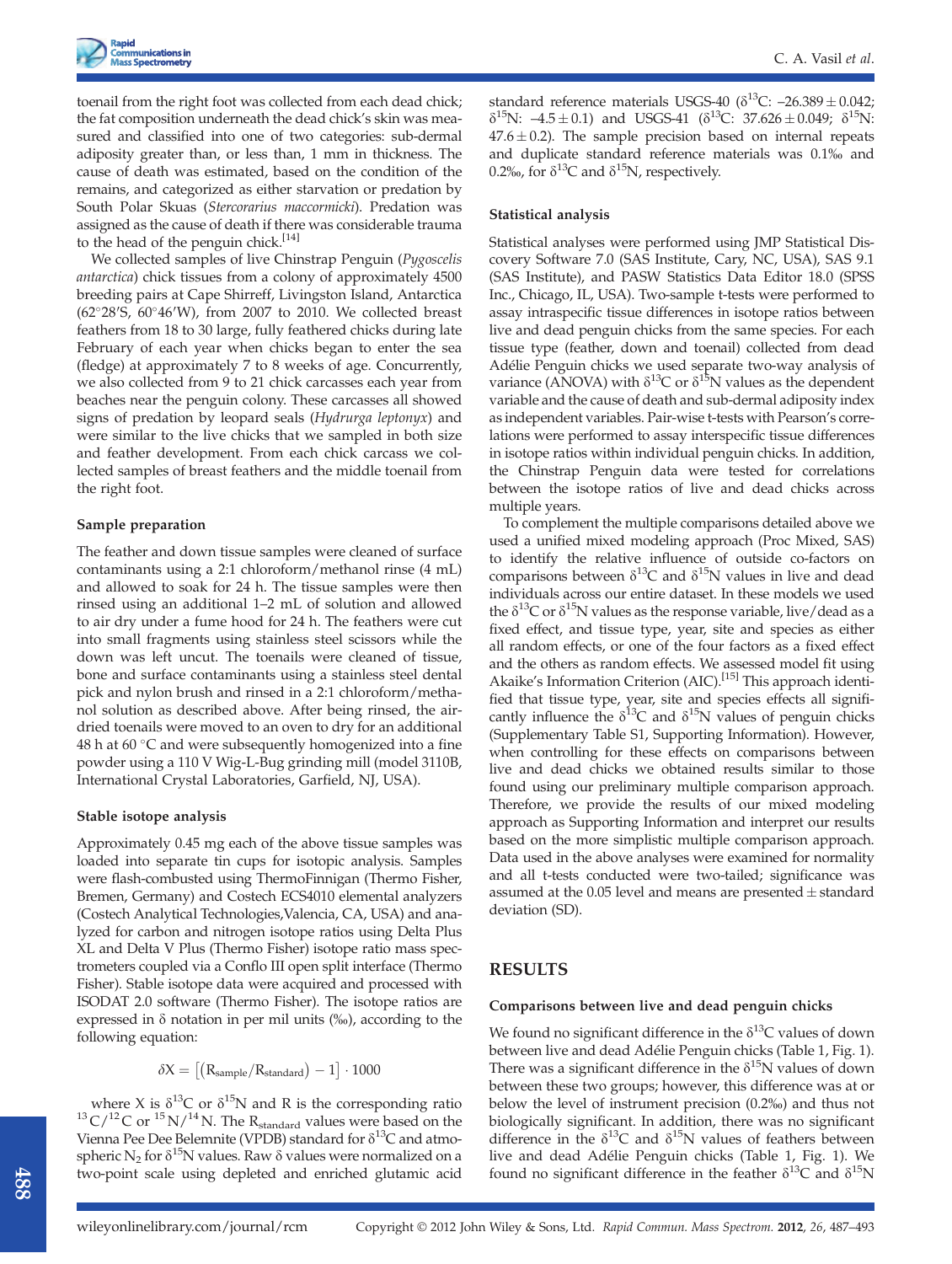Table 1. Pygoscelis adeliae and P. antarctica. Intraspecific tissue differences (‰) for carbon and nitrogen stable isotope ratios between live and dead Adélie and Chinstrap Penguin chicks sampled on the Ross and Livingston Islands, Antarctica, during austral summers 2007–2010

|                   |               |                           | Differences between sample groups (live - dead) |                           |                         |
|-------------------|---------------|---------------------------|-------------------------------------------------|---------------------------|-------------------------|
| Species, year     | <b>Tissue</b> | $\delta^{13}C$<br>$(\%0)$ | Two-sample t-test                               | $\delta^{15}N$<br>$(\%0)$ | Two-sample t-test       |
| Adélie Penguin    |               |                           |                                                 |                           |                         |
| 2010              | Down          | 0.0                       | $t = 0.2$ , $P = 0.822$                         | 0.2                       | $t = 2.2$ , $P = 0.033$ |
|                   | Feather       | $-0.3$                    | $t = 1.4$ , $P = 0.182$                         | 0.3                       | $t = 1.6$ , $P = 0.115$ |
| Chinstrap Penguin |               |                           |                                                 |                           |                         |
| 2007              | Feather       | $-0.2$                    | $t = 2.2$ , $P = 0.032$                         | $-0.2$                    | $t = 2.5$ , $P = 0.017$ |
| 2008              | Feather       | 0.0                       | $t = 0.0$ , $P = 0.980$                         | $-0.1$                    | $t = 0.8$ , $P = 0.407$ |
| 2009              | Feather       | 0.0                       | $t = 0.0$ , $P = 0.966$                         | $-0.1$                    | $t = 1.0$ , $P = 0.312$ |
| 2010              | Feather       | 0.2                       | $t = 1.0$ , $P = 0.318$                         | $-0.2$                    | $t = 2.7$ , $P = 0.010$ |

values between live and dead Chinstrap Penguin chicks in 2008 and 2009 and no significant difference in the  $\delta^{13}C$  values for 2010 (Table 1, Fig. 1). In some years we did observe significant differences between live and dead Chinstrap Penguin chicks in the feather  $\delta^{13}C$  (2007) and  $\delta^{15}N$  (2007 and 2010) values. However, these differences were also at



Figure 1. Pygoscelis adeliae and P. antarctica. (A) Carbon and (C) nitrogen stable isotope ratios (mean  $\pm$  SD) of down, feather, and toe nails sampled from live and dead Adélie Penguin chicks at Cape Crozier, Ross Island, Antarctica, during austral summer 2010. (B) Carbon and (D) nitrogen stable isotope ratios (mean  $\pm$  SD) of feather and toe nails sampled from live and dead Chinstrap Penguin chicks at Cape Shirreff, Livingston Island, Antarctica, during austral summers 2007–2010. Numbers in bars designate the sample size.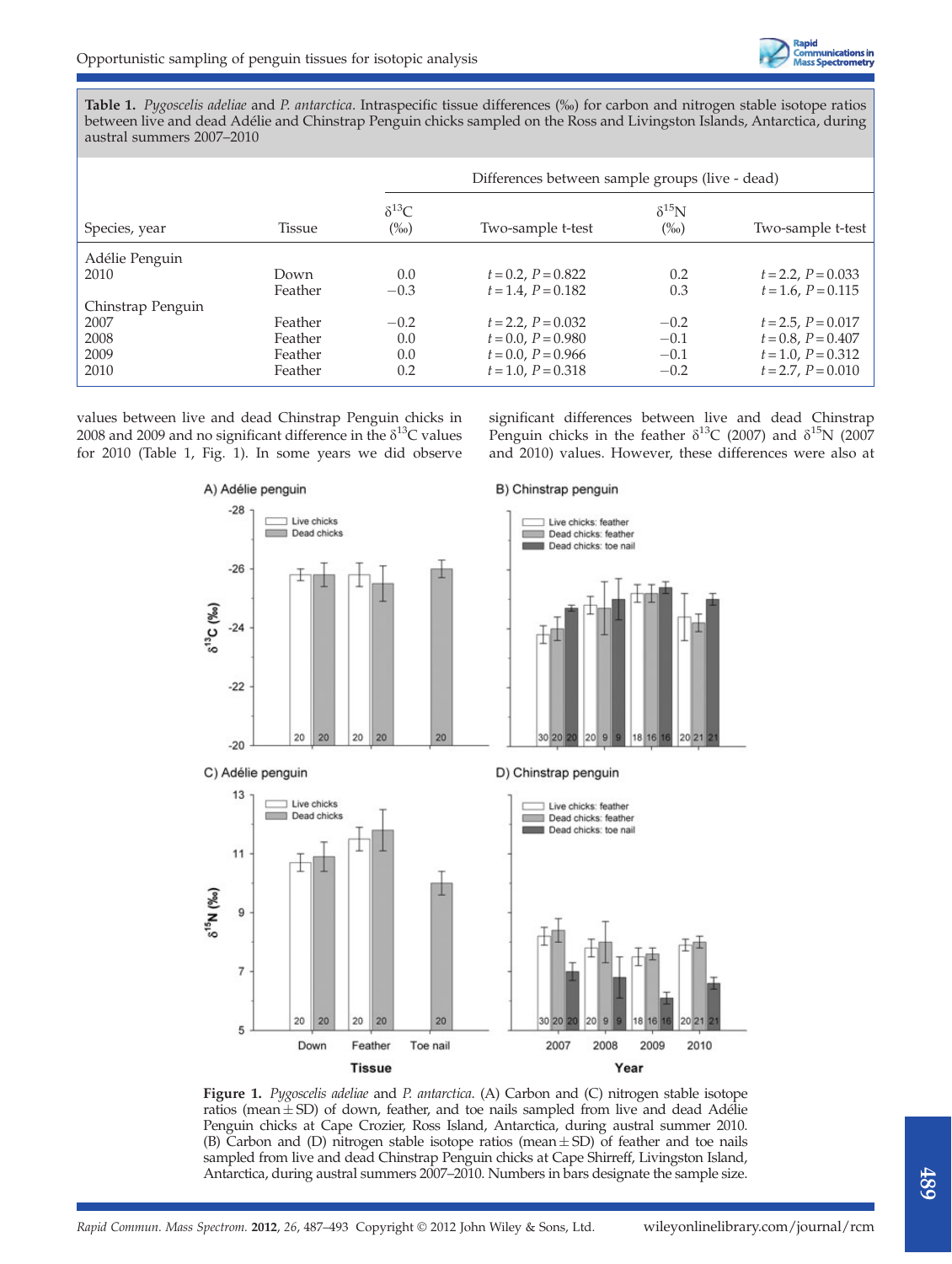or below the level of instrument precision and therefore not biologically significant (Table 1, Fig. 1).In addition, interannual variations in the isotope ratios of live and dead Chinstrap Penguin chick feathers were positively correlated across the four years of sampling ( $\delta^{13}$ C: R = 0.960, P = 0.040;  $\delta^{15}$ N: R = 0.989, P = 0.010).

#### Sub-dermal adiposity and cause of death

The isotope ratios of deceased Adélie Penguin chick tissues did not differ by the sub-dermal adiposity index (greater or less than 1 mm) for feather  $(\delta^{15}N: F_{3,19}=1.01, P=0.331; \delta^{13}C$ :  $F_{3,19}$  = 1.36, P = 0.261), down ( $\delta^{15}N$ :  $F_{3,19}$  = 0.30, P = 0.594;  $\delta^{13}C$ :  $F_{3,19} = 0.60$ ,  $P = 0.451$ ) or toenails ( $\delta^{15}$ N:  $F_{3,19} = 0.21$ ,  $P = 0.656$ ;  $\delta^{13}$ C: F<sub>3,19</sub> = 1.83, P = 0.195). We also observed no differences in feather ( $\delta^{15}N$ : F<sub>3,19</sub> = 0.88, P = 0.361;  $\delta^{13}C$ : F<sub>3,19</sub> = 0.37,  $P= 0.550$ ), down ( $\delta^{15}$ N: F<sub>3,19</sub> = 0.27, P = 0.608;  $\delta^{13}$ C: F<sub>3,19</sub> = 0.08,  $P= 0.783$ ) and toenail ( $\delta^{15}$ N: F<sub>3,19</sub> = 1.20,  $P= 0.289$ ;  $\delta^{13}$ C:  $F_{3,19}$  = 0.01, P = 0.928) isotope ratios between chicks that were predated and those that probably died of starvation. There was no significant interactive effect between sub-dermal adiposity and cause of death on the isotope ratios of chick feather  $(\delta^{15}N: F_{3,19} = 0.16, P = 0.692; \delta^{13}C: F_{3,19} = 0.22, P = 0.649)$ , down  $(\delta^{15}N: F_{3,19} = 0.53, P = 0.475; \delta^{13}C: F_{3,19} = 0.00, P = 0.967)$ , or toenails ( $\delta^{15}N$ : F<sub>3,19</sub> = 1.45, P = 0.245;  $\delta^{13}C$ : F<sub>3,19</sub> = 1.45, P = 0.245).

#### Comparisons across tissues

There was no significant difference or correlation between the feather and down  $\delta^{13}$ C values in either live or dead Adélie Penguin chicks (Table 2, Fig. 2). While the down  $\delta^{13}C$  values were significantly higher than the toenail values in dead Adélie Penguin chicks, these values were not correlated. In contrast, there was both a significant difference and positive correlation between feathers and toenails  $\delta^{13}$ C values in dead Adélie Penguin chicks, with feathers having higher values. Similarly, in all but one season (2008), the feather  $\delta^{13}$ C values were significantly higher than those of the toenails in dead Chinstrap Penguin chicks. In addition these tissues were positively correlated in all but one season (2007; Table 2, Fig. 2).

The feather  $\delta^{15}N$  values were significantly higher and positively correlated with down values in both live and dead Adélie Penguin chicks (Table 2, Fig. 2). A similar trend was observed between the down and toenails  $\delta^{15}N$  values, with the down values being significantly higher than the toenail values. In addition, the feather  $\delta^{15}N$  values were significantly higher and positively correlated with the toenail values in dead Adélie Penguin chicks. The dead Chinstrap Penguin chick feather  $\delta^{15}N$ values were significantly higher than the toenail values in all years, and with a positive correlation between these two tissues in all but one season (2009; Table 2, Fig. 2).

# DISCUSSION

As we found no difference in  $\delta^{13}C$  and  $\delta^{15}N$  values between live and dead penguin chick tissues, our results support the use of opportunistic sampling of dead chick tissues for SIA in modern Adélie and Chinstrap Penguin populations. In addition, these isotopic similarities and inter-tissue relationships were generally consistent between species and across several breeding seasons.

|                   |                 |                 |                   |         | <b>Table 2.</b> Pygoscelis adeliae and P. antarctica. Interspecific tissue differences (‰) $\pm$ SD for carbon and nitrogen stable isotope ratios between live and dead Adélie and Chinstrap<br>Penguin chicks sampled on the Ross and Livingston Islands, Antarctica, during austral summers 2007-2010. n = sample size |                                              |                                                  |
|-------------------|-----------------|-----------------|-------------------|---------|--------------------------------------------------------------------------------------------------------------------------------------------------------------------------------------------------------------------------------------------------------------------------------------------------------------------------|----------------------------------------------|--------------------------------------------------|
| Species           | Group           | z               | Tissue comparison | Isotope | Pairwise difference<br>$(\%)$                                                                                                                                                                                                                                                                                            | Paired t-test                                | Correlation                                      |
| Adélie Penguin    | Live, 2010      | $\overline{20}$ | Feather - Down    |         | $0.8 + 0.3$<br>$0.1 \pm 0.4$                                                                                                                                                                                                                                                                                             | $t = 10.8, P < 0.00$<br>$t = 1.1, P = 0.299$ | $R = 0.625, P = 0.003$<br>$R = 0.360, P = 0.119$ |
|                   | Dead, 2010      | 20              | Feather - Down    |         | $0.3 \pm 0.7$                                                                                                                                                                                                                                                                                                            | $t = 1.8$ , $P = 0.096$                      | $R = 0.073, P = 0.760$                           |
|                   |                 |                 |                   |         | $0.8 \pm 0.3$                                                                                                                                                                                                                                                                                                            | $t = 10.8, P < 0.00$                         | $R = 0.625, P = 0.003$                           |
|                   |                 |                 | Down – Toenail    |         | $0.2 \pm 0.4$                                                                                                                                                                                                                                                                                                            | $t = 2.2$ , $P = 0.043$                      | $R = 0.334, P = 0.149$                           |
|                   |                 |                 |                   |         | $0.8 \pm 0.3$                                                                                                                                                                                                                                                                                                            | $= 10.8, P < 0.00$                           | $R = 0.625, P = 0.003$                           |
|                   |                 |                 | Feather – Toenail |         | $0.5 + 0.5$                                                                                                                                                                                                                                                                                                              | $= 4.1, P < 0.001$                           | $R = 0.593, P = 0.006$                           |
|                   |                 |                 |                   |         | $1.8 \pm 0.5$                                                                                                                                                                                                                                                                                                            | $= 16.8, P < 0.00$                           | $R = 0.775, P < 0.001$                           |
| Chinstrap Penguin | Dead, 2007      | $\overline{c}$  | Feather - Toenail |         | $0.7 \pm 0.3$                                                                                                                                                                                                                                                                                                            | $= 9.3, P < 0.001$                           | $R = 0.382, P = 0.097$                           |
|                   |                 |                 |                   |         | $1.4 \pm 0.3$                                                                                                                                                                                                                                                                                                            | $= 20.1, P < 0.00$                           | $R = 0.635, P = 0.003$                           |
|                   | Dead, 2008      |                 | Feather – Toenail |         | $0.3 \pm 0.4$                                                                                                                                                                                                                                                                                                            | $= 1.9, P = 0.099$                           | $R = 0.869, P = 0.002$                           |
|                   |                 |                 |                   |         | $1.1 \pm 0.6$                                                                                                                                                                                                                                                                                                            | $= 6.2, P < 0.001$                           | $R = 0.691, P = 0.039$                           |
|                   | Dead, 2009      | $\frac{6}{2}$   | Feather – Toenail |         | $0.2 \pm 0.3$                                                                                                                                                                                                                                                                                                            | $t = 3.3, P = 0.005$                         | $R = 0.562, P = 0.024$                           |
|                   |                 |                 |                   |         | $1.4 \pm 0.3$                                                                                                                                                                                                                                                                                                            | $t = 17.9, P < 0.00$                         | $R = 0.168$ , $P = 0.535$                        |
|                   | Dead, 2010      | $\overline{c}$  | Feather – Toenail |         | $0.8 \pm 0.2$                                                                                                                                                                                                                                                                                                            | $t = 19.1, P < 0.00$                         | $R = 0.756, P < 0.001$                           |
|                   |                 |                 |                   |         | $1.5 \pm 0.2$                                                                                                                                                                                                                                                                                                            | $= 31.4, P < 0.001$                          | $R = 0.609, P = 0.003$                           |
|                   | Dead, all years | 66              | Feather – Toenail |         | $0.6 \pm 0.4$                                                                                                                                                                                                                                                                                                            | $t = 11.7, P < 0.001$                        | $R = 0.824, P < 0.001$                           |
|                   |                 |                 |                   |         | $1.4 \pm 0.3$                                                                                                                                                                                                                                                                                                            | $= 31.4, P < 0.001$                          | $R = 0.745, P < 0.001$                           |
|                   |                 |                 |                   |         |                                                                                                                                                                                                                                                                                                                          |                                              |                                                  |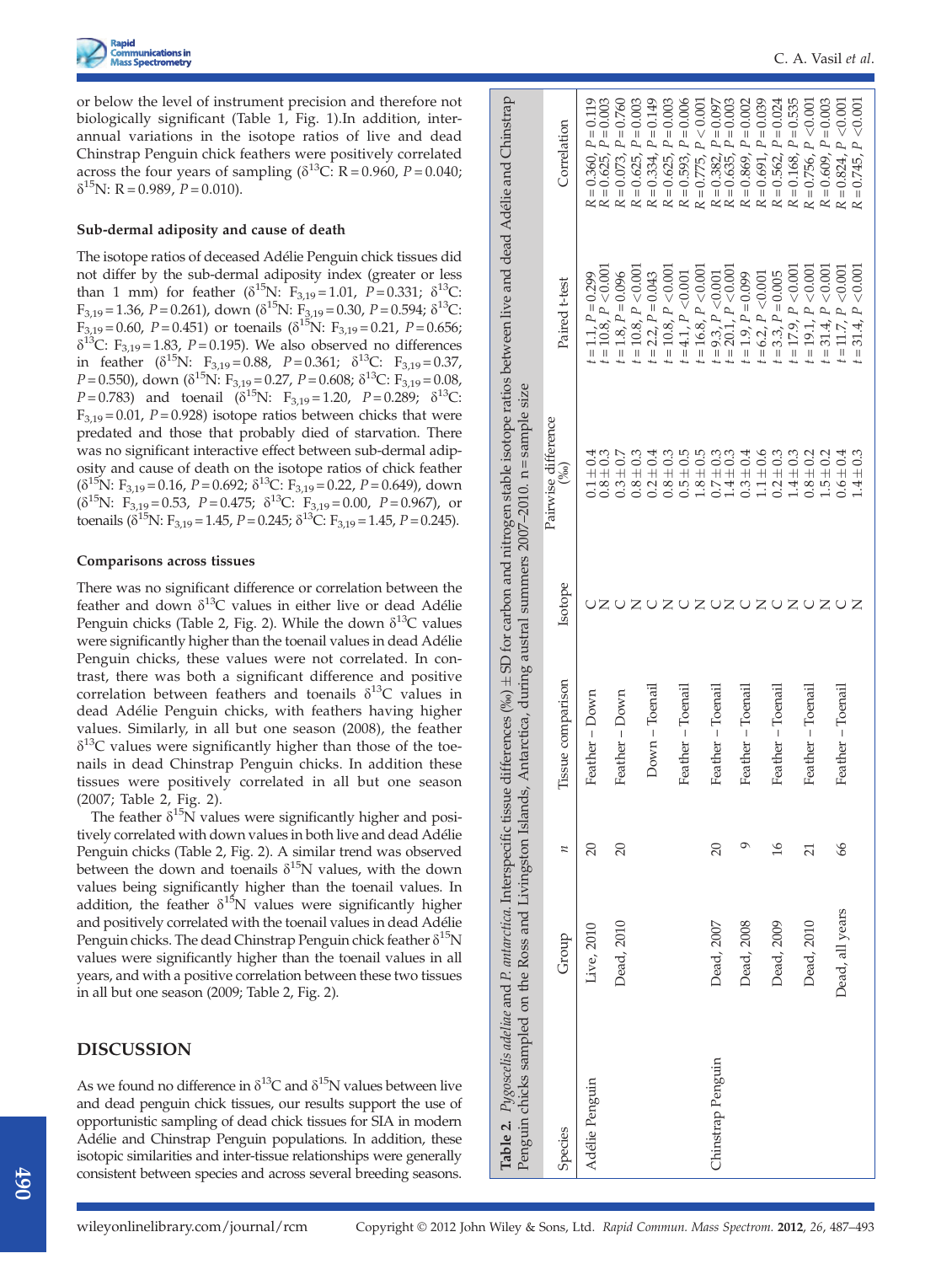



Figure 2. Pygoscelis adeliae and P. antarctica. Scatter plot of pairwise correlations between tissue carbon and nitrogen stable isotope ratios from Adélie and Chinstrap Penguin chicks sampled at Cape Crozier, Ross Island, and Cape Shirreff, Livingston Island, Antarctica, during austral summers 2007–2010 showing tissue-tissue isotopic relationships for feather and toe nails (A) carbon and (B) nitrogen; feather and down (C) carbon and (D) nitrogen; toe nail and down (E) carbon and (F) nitrogen stable isotope ratios. Triangles and squares represent Adélie and Chinstrap Penguins, respectively; non-shaded and shaded represent live and dead birds, respectively. Significant correlations are indicated with a line.

Therefore, it appears that opportunistic sampling is a promising, non-invasive method for studying species-specific and interannual variation in the diets and foraging ecology of Pygoscelis penguins as their breeding colonies contain abundant remains such as carcasses, bones, and feathers.<sup>[16]</sup> As similar remains are often plentiful around colonies of other colonial breeding seabirds, these opportunistic sampling methods may be broadly applicable in other studies, thereby reducing the need to handle live animals, particularly when dealing with threatened or endangered species.[17–19]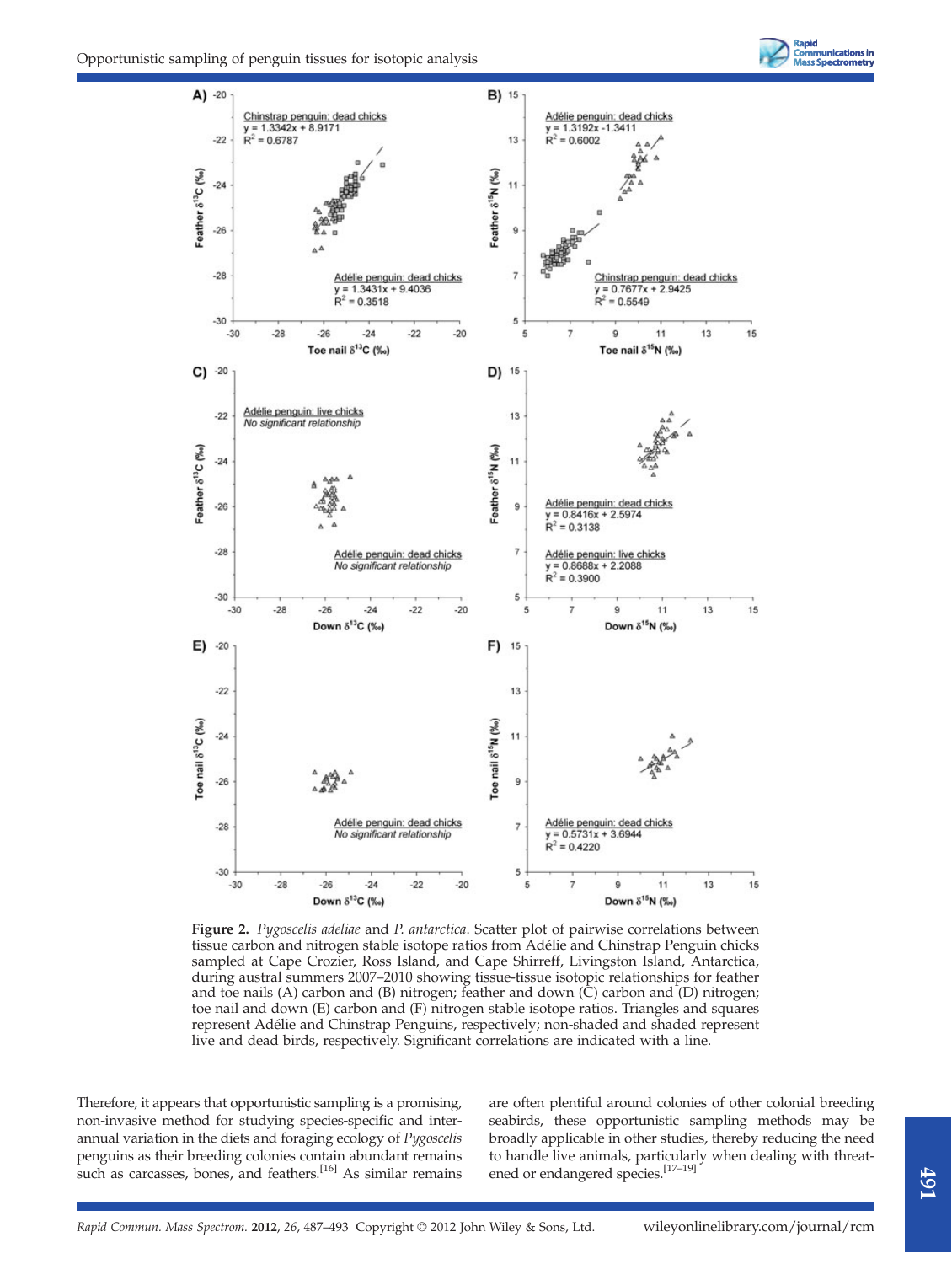Our study also helps to validate paleontological and historic studies that use SIA of seabird remains, waste products, and museum specimens to examine changes in diets over time.[8,9,20–25] A general concern in these studies is whether the isotope ratios of sub-fossilized remains and museum specimen tissues are representative of living populations. While these studies must still account for the effects of diagenesis and other processes that can degrade tissues,<sup>[8,24]</sup> our study indicates that these seabird remains can be reflective of their living counterparts at the time of deposition.

Studies of the effects of nutritional stress on SI ratios in avian tissues have been somewhat contradictory, especially for  $\delta^{15}N$ values.<sup>[3,5,11–13,26–28]</sup> When examining the condition of dead chicks we found no effect of sub-dermal adiposity or the cause of death (predation or starvation) on the SI ratios of tissues. There is evidence that severe nutritional stress can lead to  $15$ N enrichment in tissues due to utilization of endogenous protein stores.[5,11,28] In these studies, however, experimental groups were chronically food deprived over several weeks or months and experienced body mass reductions of between 33 and 53 %, providing a relatively large timeframe for these effects to be seen in developing tissues.[5,11] It is likely that the chicks used in our study starved over a considerably shorter timeframe prior to their death,<sup>[14]</sup> and therefore any <sup>15</sup>N enrichment due to starvation is underrepresented in the sampled tissues. In addition, seabird chicks under moderate dietary restrictions have relatively low tissue  $\delta^{15}N$  values, possibly due to increased efficiency in nitrogen use during rapid growth.[12,13] It also appears likely that in many cases there is a critical threshold, where the growth of developing animals is severely retarded or adults are chronically food stressed before the SI ratios of tissues are affected.<sup>[5,11,26,27]</sup> This threshold effect may explain why we found no difference in SI ratios between living and deceased chicks or between deceased chicks that differed in sub-dermal adiposity or cause of death. The lack of difference between live and dead chicks suggests that either starvation effects were underrepresented in tissues, that the chicks in our study did not reach a critical threshold prior to death or that the effects of growth offset any use of endogenous protein stores.

The SI ratios generally differed across chick tissues, but were often positively correlated with one another. There are several possible explanations for this relationship. Tissues reflect diets during synthesis and the three tissues that we examined were grown over slightly different time periods.<sup>[1,6]</sup> Toenails are grown continuously starting at the egg stage, down is grown during the middle stage of chick development, while the feathers are grown late in chick development.<sup>[14]</sup> Any temporal variation in diets across these time periods would lead to differences in SI ratios. In addition, tissue-specific differences in amino acid content and composition can lead to differences in SI ratios.<sup>[29,30]</sup> Differences in metabolic routing can also affect the isotope ratios as each tissue develops from unique carbon and nitrogen stores at different rates during tissue synthesis.[31] When exogenous protein is available, it is the main source of nitrogen for newly synthesized tissues and this common source probably explains the correlations in nitrogen ratios between the tissues. In contrast, carbon sources may be exogenous or endogenous,[12,31] and differential use of these two sources during growth may confound inter-tissue comparisons. For example, the lack of correlation between stable carbon ratios of down

and feather and down and toenails may be due in part to temporal differences in the timing of growth and the relative importance of carbon from the maternal yolk sac vs. dietary carbon sources.[13,31–33]

## **CONCLUSIONS**

Our study confirms that the SI ratios of recently deceased Pygoscelis penguin chicks provide an accurate representation of these same ratios in the living population. The opportunistic sampling of chick remains can provide reliable isotopic data that can be used to study species-specific and inter-annual variation in penguin diets. These results also support opportunistic sampling in modern and paleontological studies of species that have similar ecological behavior. However, when using such samples it is important to have an understanding of the temporal integration of each tissue, the relative role of exogenous or endogenous sources during tissue synthesis, and how physiological condition before or at the time of death may affect SI ratios.

## SUPPORTING INFORMATION

Additional supporting information may be found in the online version of this article.

# Acknowledgements

This research was funded by National Science Foundation (NSF) grants ANT-0125098 and ANT-0739575. Fieldwork was conducted with logistic support provided by the U.S. Antarctic Program, U.S. Antarctic Marine Living Resources (AMLR) Program, and Raytheon Polar Services. For their assistance in collecting penguin tissue samples we thank D. Ainley, G. Ballard, L. Coats, W. Trivelpiece, S. Trivelpiece, and many others from the NSF Ross Island penguin research group and the U.S. AMLR program's Cape Shirreff penguin research group. D. Besic, K. Durenberger and E. Unger provided assistance with sample preparation and stable isotope analysis. This work complies with approved Institutional Animal Care and Use Protocols and was completed in accordance with Antarctic Conservation Act permits provided to S. Emslie (2006–001), D. Ainley (2006–10), and R. Holt (2008–008).

#### **REFERENCES**

- [1] R. Inger, S. Bearhop. Applications of stable isotope analysis to avian ecology. Ibis 2008, 150, 447.
- [2] M. Tierney, C. Southwell, L. Emmerson, M. Hindell. Evaluating and using stable-isotope analysis to infer diet composition and foraging ecology of Adélie Penguins Pygoscelis adeliae. Mar. Ecol. Prog. Ser. 2008, 355, 297.
- [3] K. A. Hobson, R. G. Clark. Assessing avian diets using stable isotopes II: factors influencing diet-tissue fractionation. Condor 1992, 94, 189.
- [4] S. Bearhop, S. Waldron, S. C. Votier, R. W. Furness. Factors that influence assimilation rates and fractionation of nitrogen and carbon stable isotopes in avian blood and feathers. Physiol. Biochem. Zool. 2002, 75, 451.